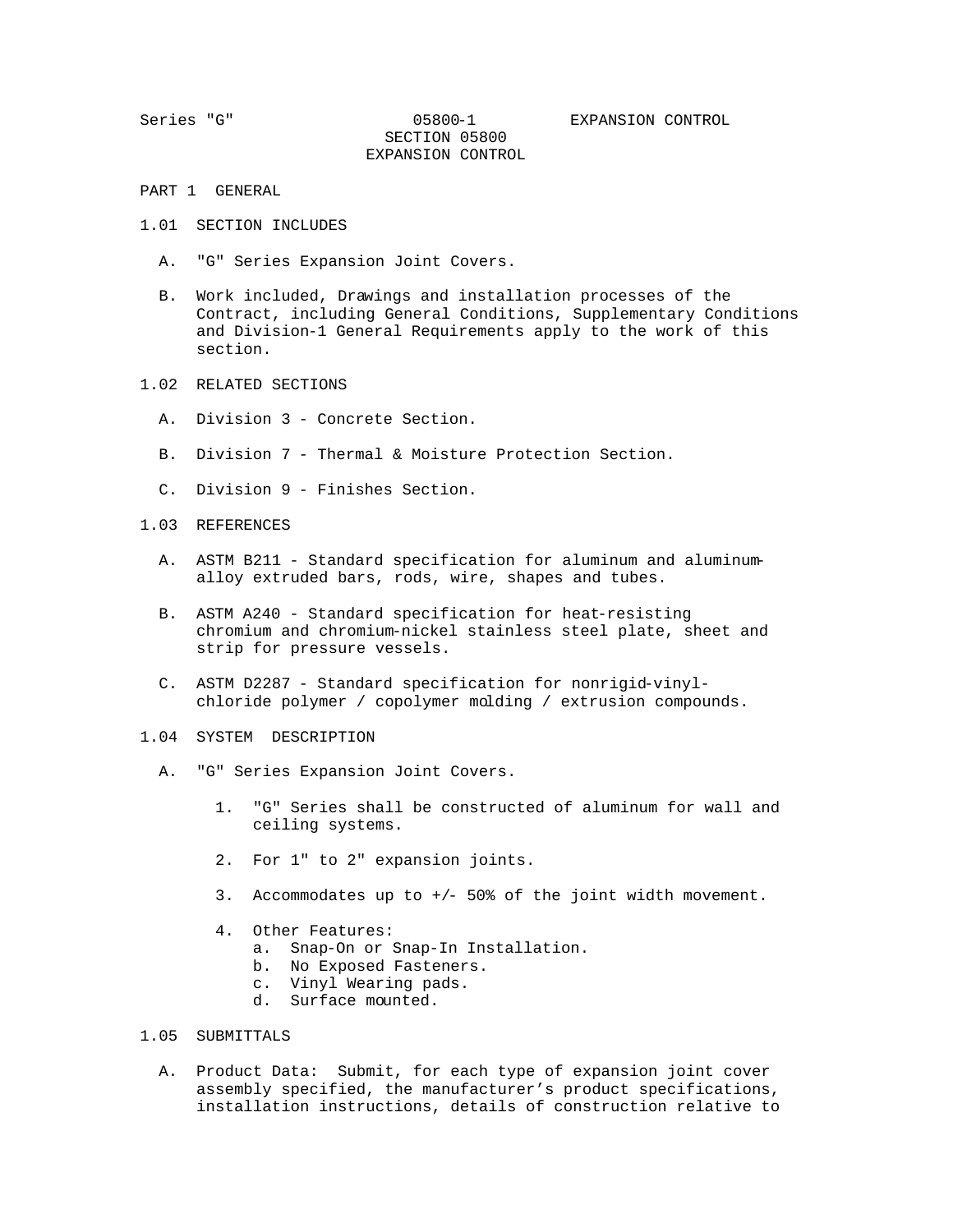materials, dimensions of individual components, profiles and finishes.

 1. Please note that submissions or substitutions must be made within 10 working days of the general contract award to avoid project delay. If not followed, the Architect will designate

#### the

 exact product to be used and the contractor will have no recourse.

- B. Certificates: Submit certificates, independent test reports or other documents showing compliance with fire-rating / resistance or other specified requirements.
- C. Shop Drawing: Submit detailed drawings showing layout of expansion joint cover assemblies and all special connections, jointing and accessories which are not completely shown in the manufacturer's data.
- D. Samples: Submit 6" long samples of each expansion joint cover assembly for approval.
- 1.06 QUALITY ASSURANCE
	- A. Single Source Responsibility: Obtain expansion joint cover assembles from one source from a single manufacturer.
- 1.07 DELIVERY, STORAGE, AND HANDLING
	- A. Storage and Protection: Protect expansion joint cover assemblies from damage, after delivery to site and, before installation.
- PART 2 PRODUCTS
- 2.01 MANUFACTURERS
	- A. Specifications and drawings are based on Architectural Art Mfg., Inc. Products; 6409 Rhode Island Ave; Riverdale MD; Phone:
- (888) 213- 0952, Fax: (800) 897-3129.
	- B. Substitutions: Submit proposed substitution in writing to the Architect within 10 days of the bid due date. Submit samples and product data for Architects review and addendum approval.
- 2.02 MATERIAL
	- A. Extruded Aluminum: Alloy 6063-T5.
	- B. Vinyl: 70 Duro PVC.
- 2.03 FINISHES
	- A. Anodize: Standard R1-204 Clear .40 mil exposed finish.
	- B. Optional: R1-215 clear .70 mil, bronze duranodic, and powder-